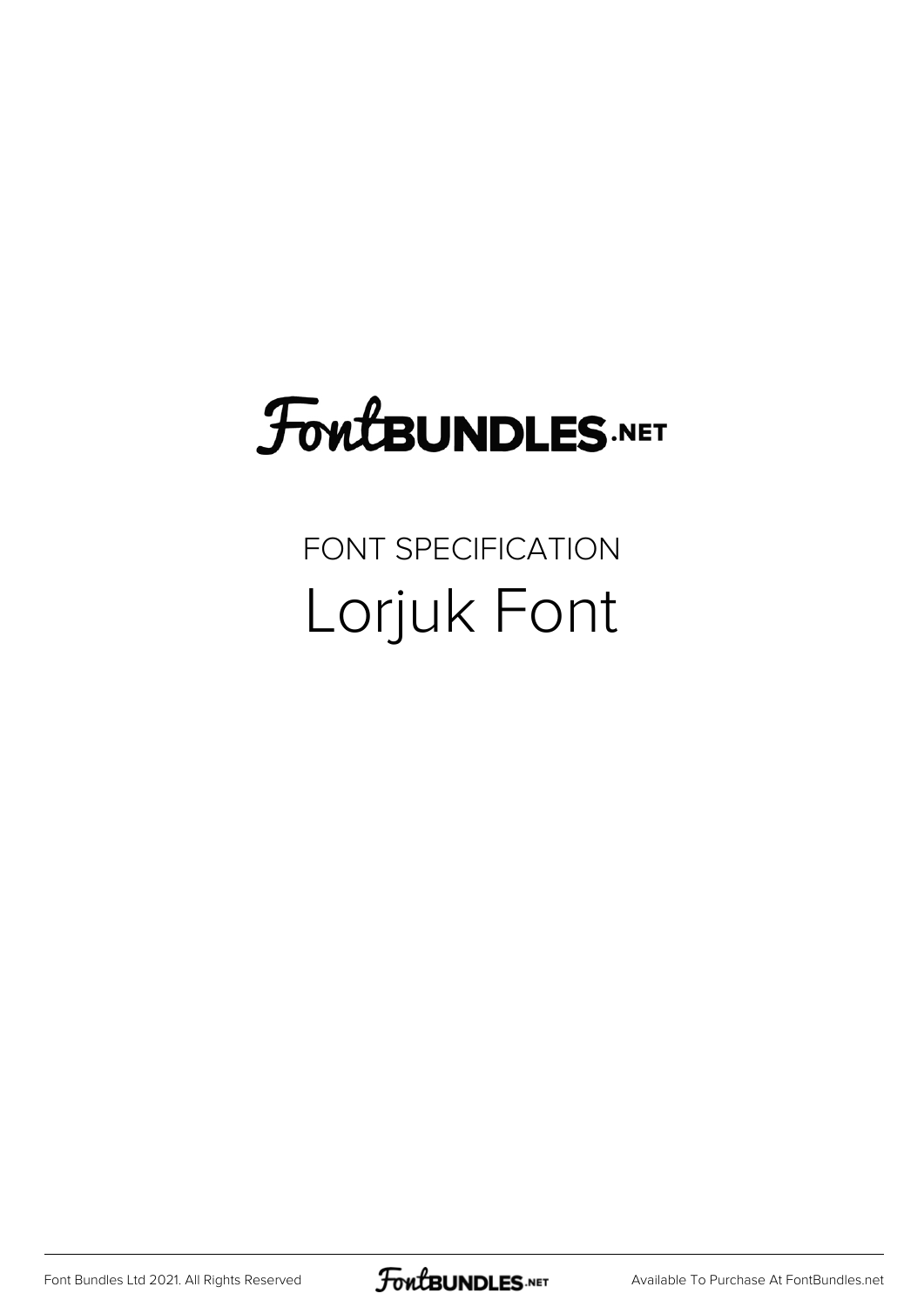#### Lorjuk - Medium

**Uppercase Characters** 

# ABCDEFGHIJKLMNOPOR STUVWXY7

Lowercase Characters

abcdefghijklmnopgrstuvwxyz

**Numbers** 

### 0123456789

Punctuation and Symbols



All Other Glyphs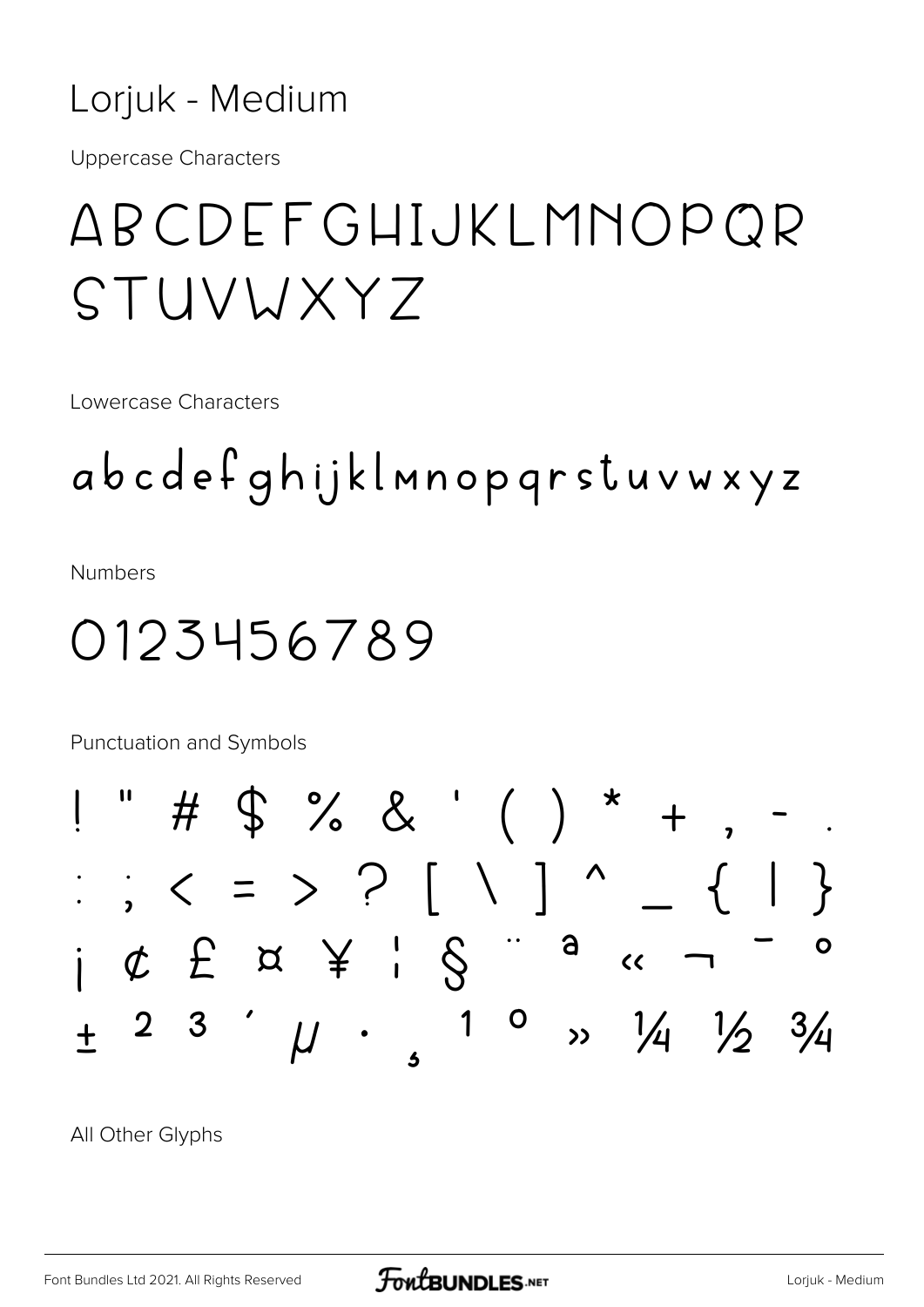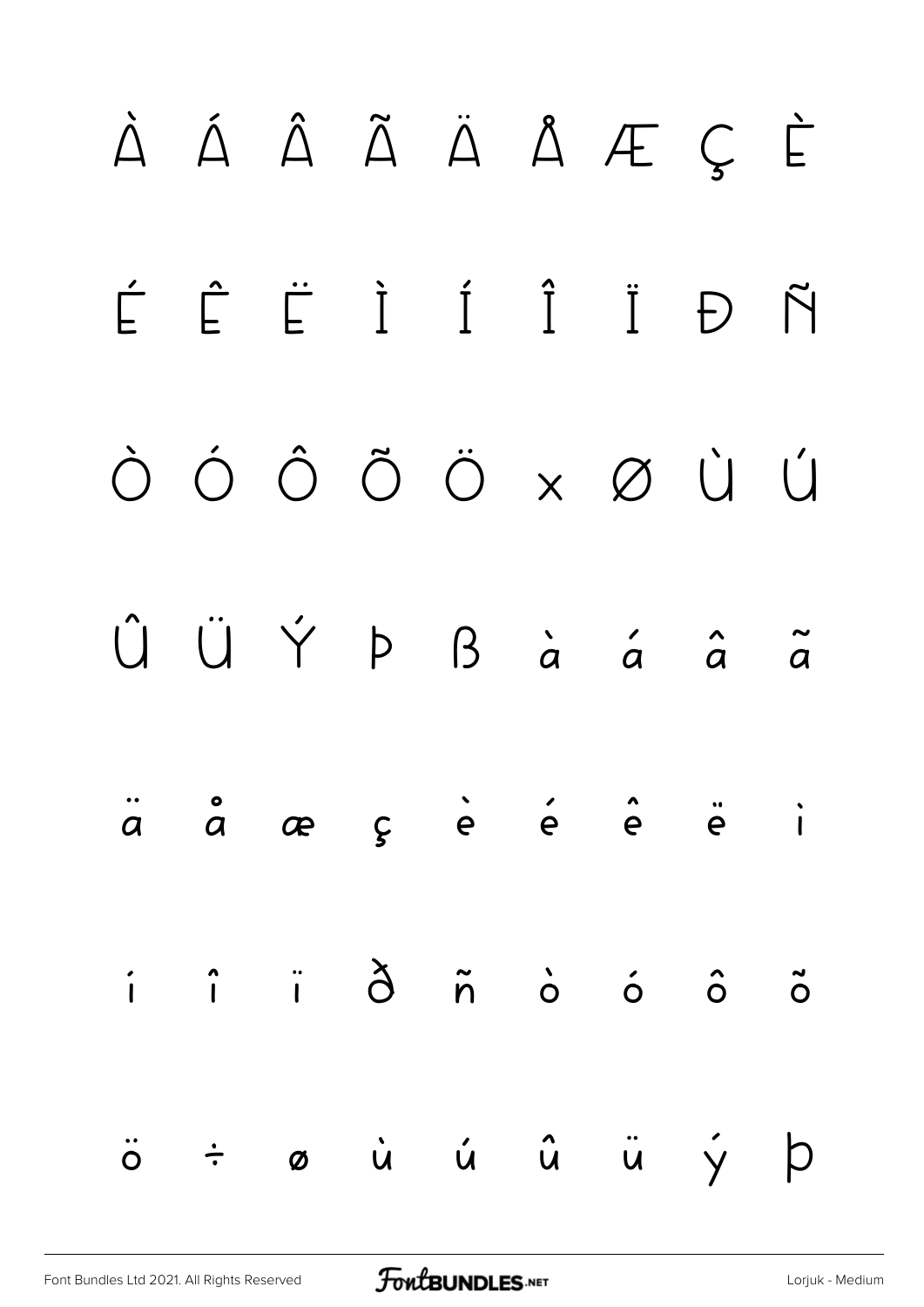|  |  |  | ÿĀāĂ㥹Ćć                                                                                                                                                                                                                                                                                                                                                                                                                                                                                             |  |
|--|--|--|-----------------------------------------------------------------------------------------------------------------------------------------------------------------------------------------------------------------------------------------------------------------------------------------------------------------------------------------------------------------------------------------------------------------------------------------------------------------------------------------------------|--|
|  |  |  | Ĉ ĉ Ĉ ċ Č č Ď ď Đ                                                                                                                                                                                                                                                                                                                                                                                                                                                                                   |  |
|  |  |  | $\begin{array}{cccccccccccccc} d & \bar{E} & \bar{e} & \bar{E} & \dot{e} & \bar{E} & \dot{e} & \bar{E} & e \end{array}$                                                                                                                                                                                                                                                                                                                                                                             |  |
|  |  |  | $\label{eq:2.1} \begin{array}{cccccccccc} \check{\mathsf{L}} & \check{\mathsf{e}} & \check{\mathsf{G}} & \hat{\mathsf{g}} & \check{\mathsf{G}} & \check{\mathsf{g}} & \check{\mathsf{G}} & \check{\mathsf{g}} & \check{\mathsf{G}} & \check{\mathsf{g}} & \check{\mathsf{G}} \end{array}$                                                                                                                                                                                                           |  |
|  |  |  | $\begin{array}{ccccccccc} \mathbf{i} & \mathbf{j} & \mathbf{k} & \mathbf{k} & \mathbf{k} & \mathbf{k} & \mathbf{k} & \mathbf{k} & \mathbf{k} & \mathbf{k} & \mathbf{k} & \mathbf{k} & \mathbf{k} & \mathbf{k} & \mathbf{k} & \mathbf{k} & \mathbf{k} & \mathbf{k} & \mathbf{k} & \mathbf{k} & \mathbf{k} & \mathbf{k} & \mathbf{k} & \mathbf{k} & \mathbf{k} & \mathbf{k} & \mathbf{k} & \mathbf{k} & \mathbf{k} & \mathbf{k} & \mathbf{k} & \mathbf{k} & \mathbf{k} & \mathbf{k} & \mathbf{k} & \$ |  |
|  |  |  | Ĭ i Į į İ i Ĵ ĵ Ķ                                                                                                                                                                                                                                                                                                                                                                                                                                                                                   |  |
|  |  |  | k k Ĺ ĺ Ļ ļ Ľ ľ Ŀ                                                                                                                                                                                                                                                                                                                                                                                                                                                                                   |  |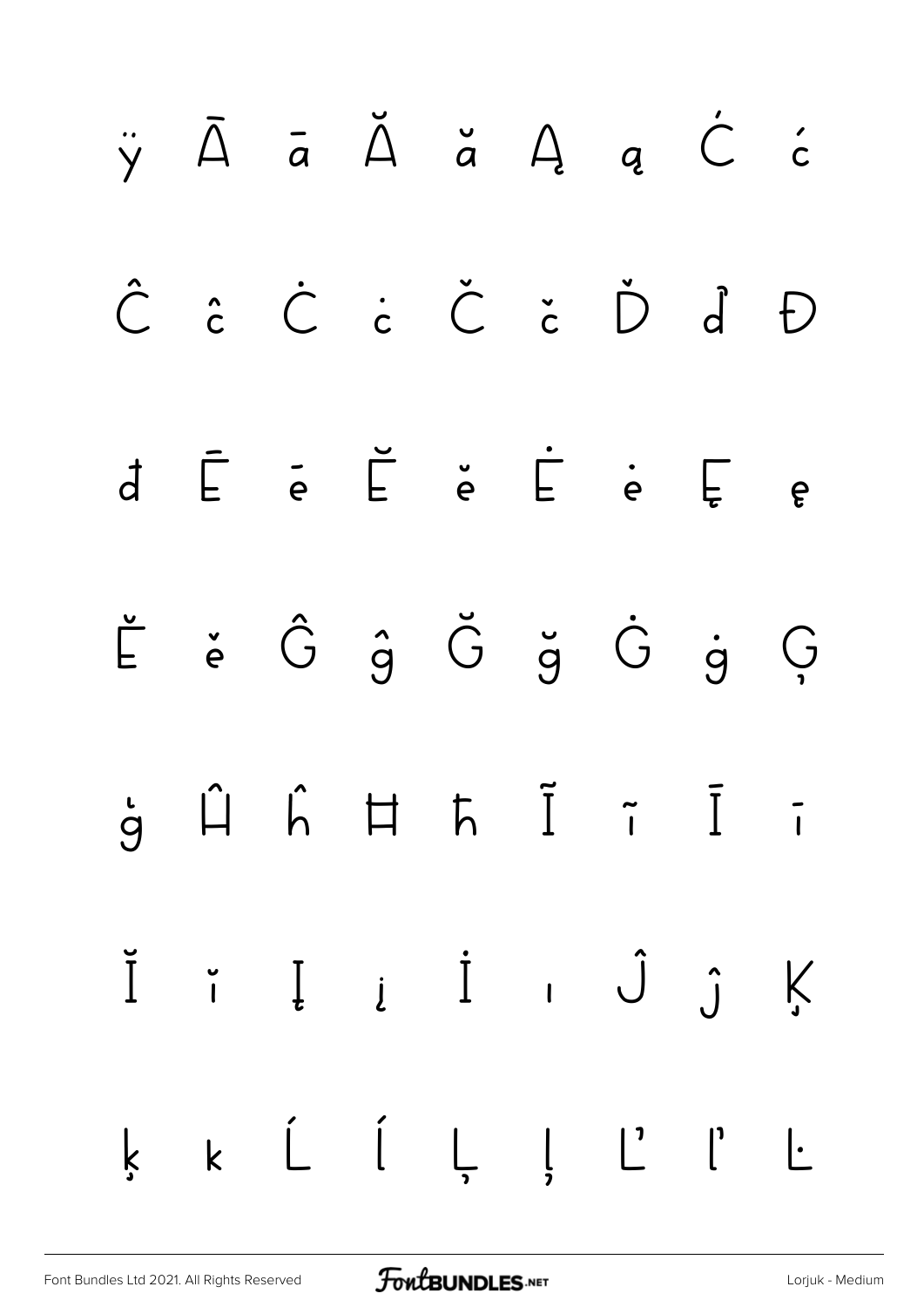|  |  |  | $l$ $t$ $t$ $\acute{\gamma}$ $\acute{\gamma}$ $\eta$ $\acute{\gamma}$ $\acute{\gamma}$ |  |
|--|--|--|----------------------------------------------------------------------------------------|--|
|  |  |  | $\dot{m}$ $\dot{M}$ $n$ $\ddot{O}$ $\ddot{o}$ $\ddot{O}$ $\ddot{o}$ $\ddot{o}$         |  |
|  |  |  | ŒœŘŕŖŗŘřŚ                                                                              |  |
|  |  |  | $\dot{s}$ $\dot{S}$ $\dot{s}$ $\int_{S}$ $\dot{s}$ $\dot{S}$ $\dot{s}$ $\int_{S}$      |  |
|  |  |  | Ť ť Ŧ ŧ Ũ ũ Ū ū Ŭ                                                                      |  |
|  |  |  | ŭ Û û Ű ű Ű ú Ų ŵ                                                                      |  |
|  |  |  | Ŷ ŷ Ÿ ż Ż Ž ž ' '                                                                      |  |